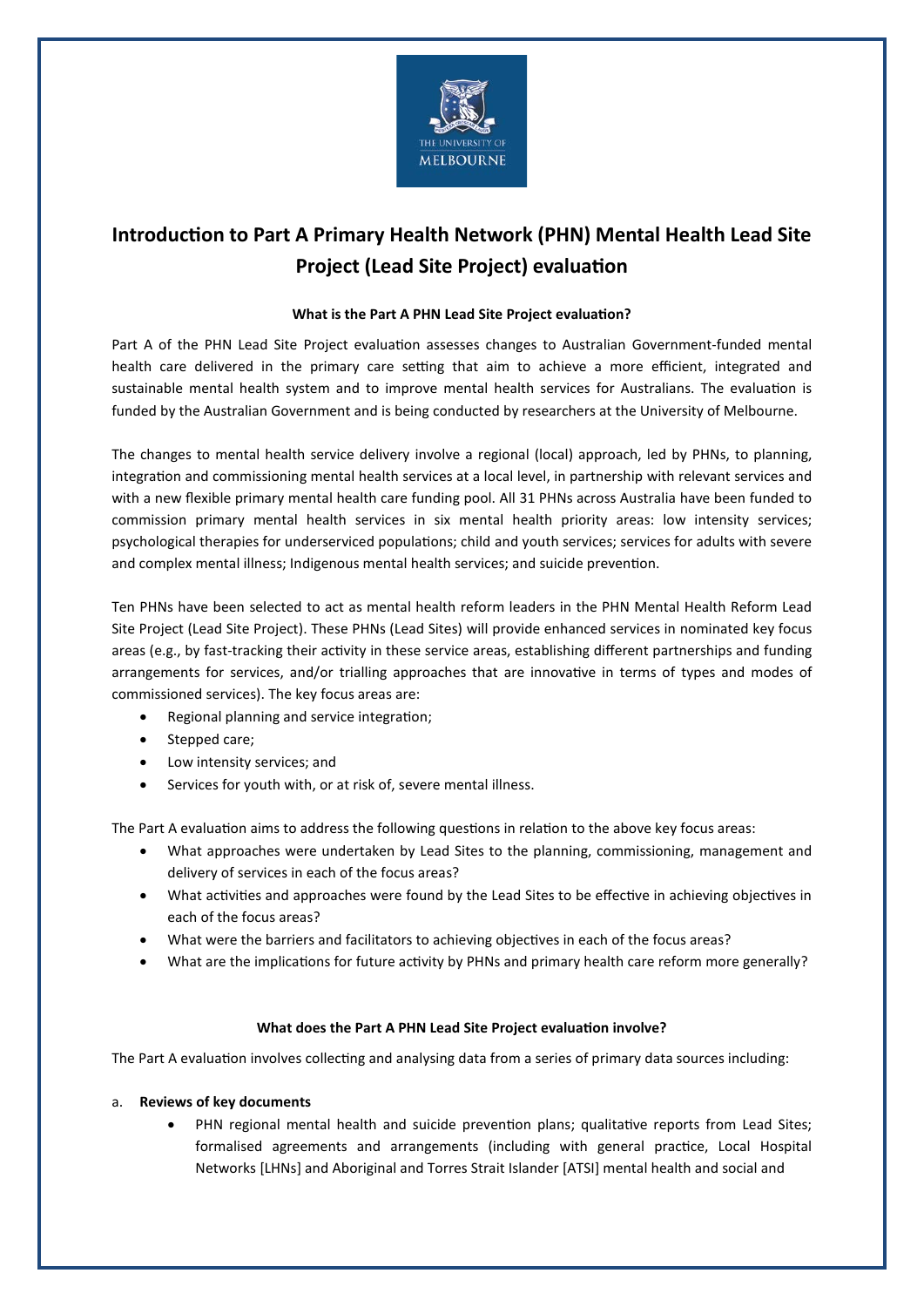

wellbeing services); other documentary evidence of links; annual activity work plans and budget reports; 6-monthly performance reports.

#### b. **Stakeholder consultations\***

- Consultations with **consumers and carers**, including young consumers and their carers;
- Consultations with **regional and other representatives** e.g., PHNs, Local Hospital Networks (LHNs), other regional service providers, GPs, other individual providers or services (including drug and alcohol services, youth services, social and community support services, disability support and/or National Disability Insurance Scheme [NDIS] services), state/territory policy officers, non-Lead Site PHNs).

### c. **Observational or participatory data**

• From national PHN workshops.

#### d. **Routinely collected data**

• Service use data from the Primary Mental Health Care Minimum Data Set (PMHC MDS), administrative funding data, administrative workforce data.

#### e. **General input**

• Input from Lead Sites, PHN-commissioned services, LHNs, headspace, schools and other providers, training providers.

\*Stakeholders will be invited to take part in the evaluation using a variety of approaches, such as, by the University of Melbourne evaluation team directly, or with the assistance of PHNs, professional associations and service delivery organisations. Stakeholders will be invited to provide their views related to the four key focus areas under investigation via focus groups, interviews and/or online surveys. The evaluation has been deliberately designed to be flexible in its approach to data collection to facilitate representation from all key stakeholder groups.

#### **Where is the Part A PHN Lead Site Project evaluation happening?**

Ten Lead Site PHN regions will be involved in the evaluation of regional planning and service integration, stepped care and low intensity services. These include Australian Capital Territory, Central and Eastern Sydney, Murrumbidgee, North Coast, Eastern Melbourne, North Western Melbourne, South Eastern Melbourne, Perth South, and Tasmania. Three of these PHNs (Australian Capital Territory, South Eastern Melbourne, and Tasmania) will also focus on services for youth with, or at risk of, severe mental illness.

Individual stakeholders are free to make their own decision about whether or not they want to take part and this decision will have no impact on services delivered or received.